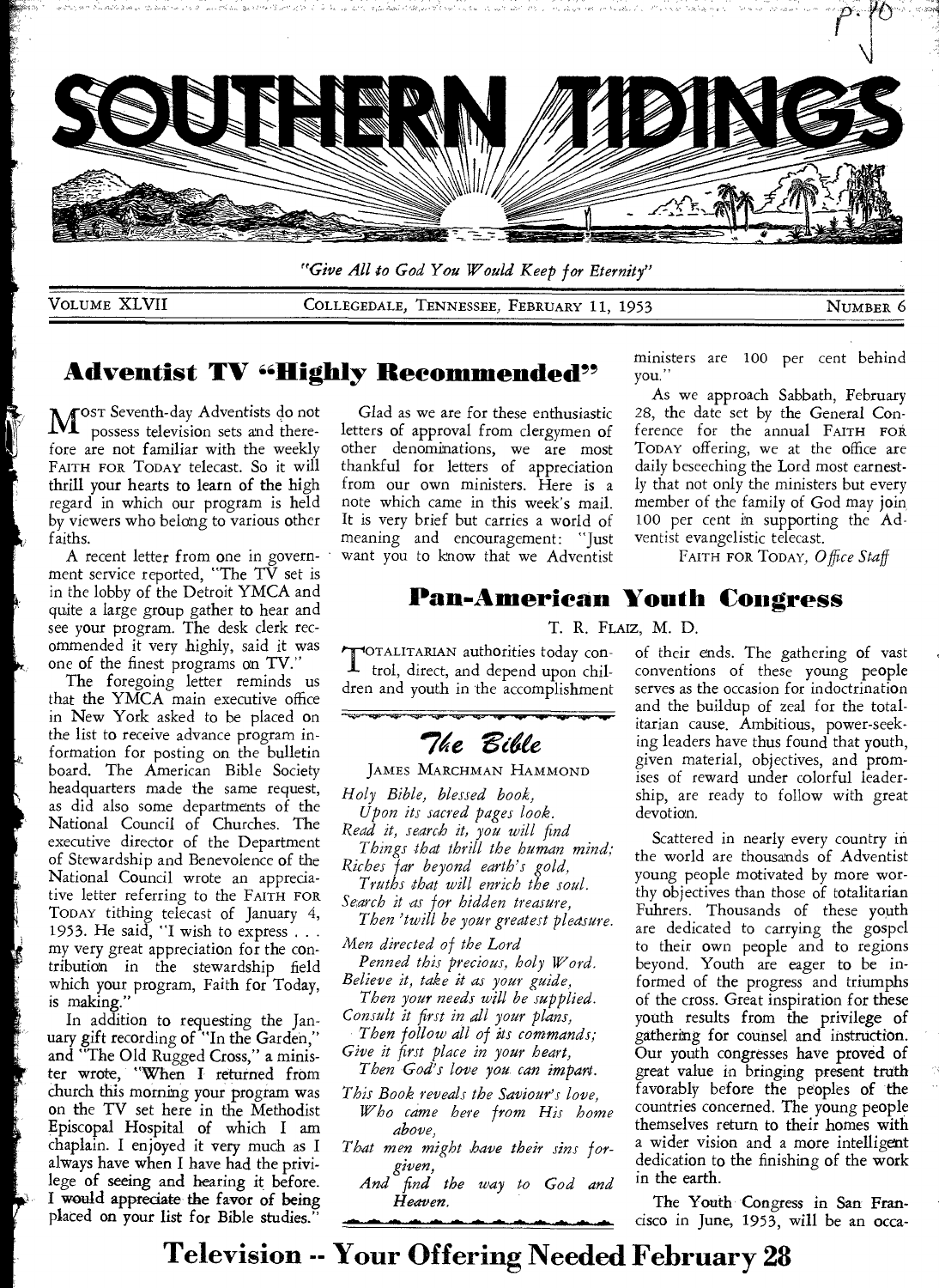sign of momentous advance for the for a substantial representation of our youth of South America, Central Amer-<br>ica, and North America. Let us plan gathering of Adventist youth. ica, and North America. Let us plan

# **The Gospel of Salvation Must Be Given in Many Languages**

J. B. PENNER, *Editor, Zeichen der Zeit* 

IN a truly pitiful condition here in<br>The United States and Canada are the United States and Canada are many thousands of people who have come here from other countries since the last war to find refuge and a new home for themselves and their families. They have gone through many trials. They long for something better than they had before, and are ready for a new life. The beginning is hard; they arc going through the trying experience of readjustment. People, language, and living conditions are new and different. Everything is very strange to them. Many are discouraged and despondent and long for a friendly and sympathetic word or hand to help them. They are spiritually hungry and are eager to read anything that appears in their own mother tongue. In this condition they are ready for God's saving message of hope. What an opportunity for us everywhere to bring them this message through literature in the various foreign languages!

The experience of these people is, in a special way, described by the servant of the Lord in *Acts of the Apostles,* p. 109: "There are many who are reading the Scriptures who cannot understand their true import. All over the world men and women are looking wistfully to heaven. Prayers and tears and inquiries go up from souls longing for light, for grace, for the Holy Spirit. Many are on the verge of the kingdom, waiting only to be gathered in."

Our churches in America receive additions in membership from the strangers that are arriving. A report has just come from Detroit that the German church there has more than doubled its membership in one year. Among the new members are fifteen families totaling fifty-seven persons who have arrived recently from Europa. The pastor states that they are well on the way to tripling the membership. They are working with enthusiasm to reach the 150,000 Germans in Detroit. Such possibilities exist in other places where these people are scattered. It pays to contact them with our message-filled papers.

So let us, more than ever before, use our foreign literature. Order the literature in <sup>11</sup>l these languages for your

### **Heroes for God!**

voice.

RAYMOND S. MOORE, *Educational Secretary, Japan Union Mission* 

HEROES for God! There are many<br>
I dof them at Japan Missionary Colof them at Japan Missionary College—whether you look at the student body or at the teachers.

Take for example the dean and vicepresident, Yamagata Sensei. Before the last war he was an internationallyknown astronomer. He had made a name for himself by developing a new and more accurate method of determining the composition of the stars. You will find his publications in the Library of Congress at Washington, D. C.

Yamagata Sensei is also known in heaven, for he is one of God's men. When, during the war, he would not give up his Seventh-day Adventist principles and bow to the Emperor, he was thrown into prison on the diet of water and occasional bread, to associate with rats and vermin. This was not a familiar place for one who had come from a distinguished South Japan family and who was used to the good things of life. But he stayed there for seven months until the authorities realized that they must have and need his ability in their glider research laboratories.

These same authorities, the Thought-Control Police, were at the same time working on others of our people. One of them was Pastor Imamura, one of the saints of Japan. He, too, went to the dungeon. At home he left a young wife, two small children, and a newborn baby. A year and a half later he died there—of starvation.

Today that mother is in a tuberculosis sanatorium, the youngest child is staying with one of our workers in Kagoshima, and the two older children are in the high school of Japan Missionary College. They are industrious, dependable workers, never complaining. They work so much that they have little time to study. They often wear the same clothes to church that they use for work—especially during the freezing winters—the kind of clothes that you sometimes have a guessing game about: Which is the garment and which is the patch? These two young people, Imamura-san and his sister, have gone through the furnace of affliction. They will be giants for God.

missionary work, through your church missionary secretary. The Pacific Press publishing house at Brookfield, Illinois, is always ready to serve our churches with foreign missionary literature. In the present *Signs of the Times*  campaign please remember to order and use in your church and community the *Signs* in the German, Swedish, Italian, Ukranian, Spanish, and French. Let us all work faithfully for those of other nationalities. They are sent to our doors so that we may give them the message in the language in which they may best understand God's saving

From Oita University comes Yamajisan. His handsomeness comes from a pure heart and speaks out through a big smile. He has studied hard and speaks excellent English. He came to Japan Missionary College in September, but not without a battle. His family tried in many ways to stop his plans —and families are powerful in Japan. He was to leave an elite university and it is not easy to enroll in such institutions in Japan. But Yamaji-san knew what he wanted; so now you will see him in fellowship with teachers and students, at morning worship, in the prayer band, at chapel, attentive in class, kneeling in prayer with the farm group in the afternoon before going into the field, or out with one of the many child evangelism groups which

I

Published weekly, fifty issues each year, by the Southern Union Conference of Seventh-day Adventists, at Collegedale, Tennessee. Entered<br>as second-class matter July 26, 1929, at the Post Office at Collegedale, Tennessee, u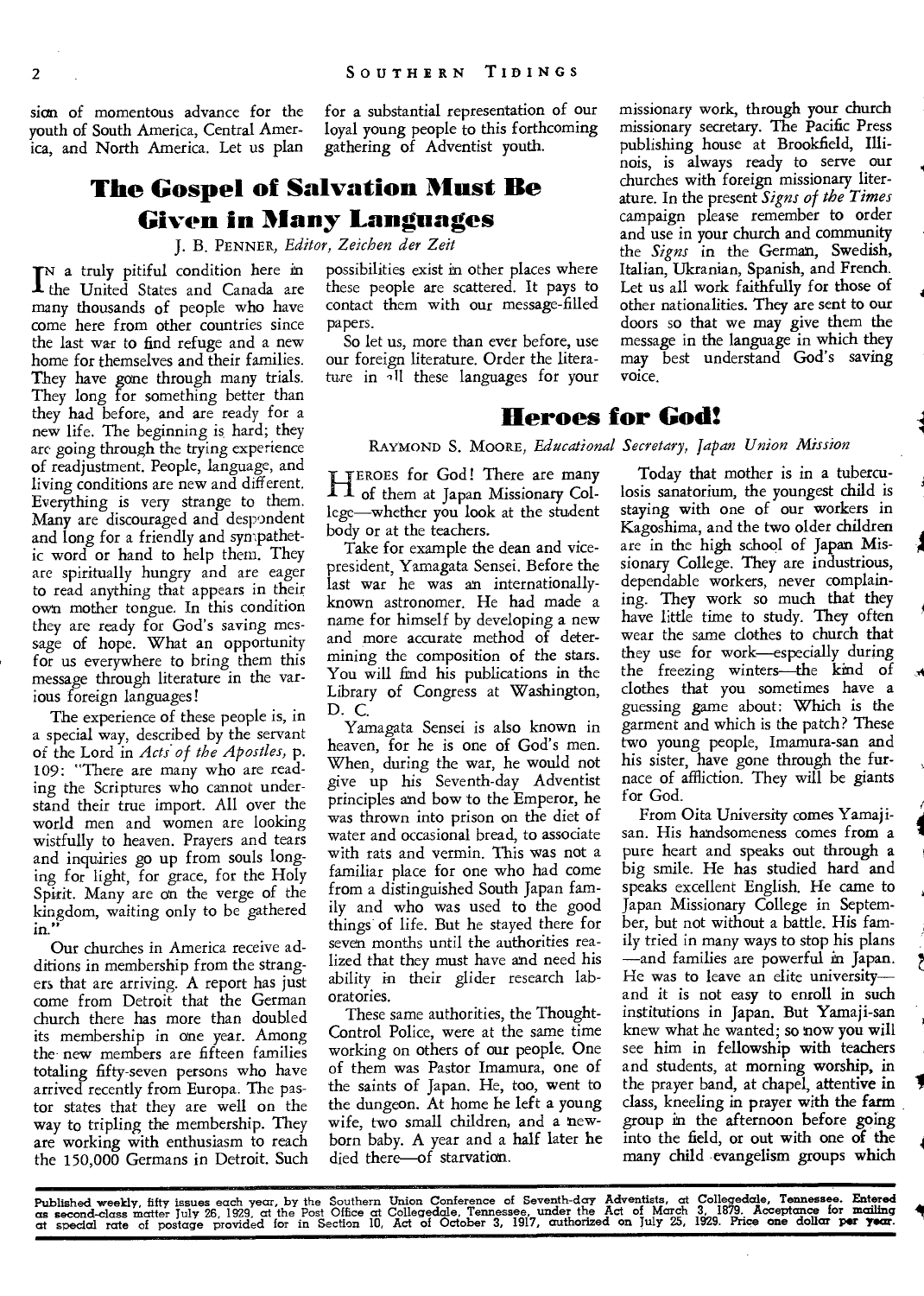help give character to Japan Missionary College.

But these friends of yours and mine are not necessarily outstanding at this college. Rather, they are typical. Most of these young people come from Buddhist or Shinto homes. They are first generation Christians—blazing the trail of truth in the Land of the Rising Sun. Some come from well-to-do homes; but most of them are poor, sometimes bitterly poor. A few come from China, Korea, Formosa, Okinawa, and two are Nisei from California.

Many more want to come to Japan Missionary College. We could have thousands if we let down our standards one iota. But even of those who qualify by our strict admission standards, we can only accept a fraction, because of lack of dormitory space. We will build simply and frugally, and from our one-fourth share of the Thirteenth Sabbath overflow, we hope to build large enough to accommodate forty or fifty young men.

But this is God's school. And He knows this, too. So, like any good father, He will provide. Frankly, we have come to the place over here where we have realized that it is not best to worry about money. We have found that at the right time and right place the Father will impress the right ones to give. The one request that we do make—more important than any Thirteenth Sabbath offering, is that you keep Japan Missionary College on your prayer list. For this is God's day in Japan, and we need His eternal wisdom in carrying out His plan in this Senior' S.D.A. college.



#### **"LET: THE-LITTLE ONES Cam"**

Jesus surely has a tender regard for the lambs of His flock. Recent TV mail brought a carefully hand-printed<br>letter showing how FAITH FOR letter showing how **TODAY,** the Adventist telecast, is being ,used of the Lord to lead some little wanderers to His fold. Here is a portion of the letter:

"I am ten years of age and am in the fifth grade. I have been watching FAITH FOR TODAY for a long time and have been getting your Bible lessons. I am a Jewish boy but I like your course. I love *Tele-Notes.* My grandfather and grandmother are very Jewish although my grandfather is more so. I go to Sunday school on Saturdays at 9:30.

"The Jews believe there is no Christ but I don't know. I think it does not make any difference. You will say that is just a Jew's attitude, but many Christians have said such a thing. You may think you are wasting your lessons on me hut I am as interested as any Christian. Is Jesus as great as God? Why do not the Jews believe in Christ if He was a Jew? How is the Jesus the Son of God if He was Joseph's boy? I may sound like I am taking one attitude and then another, but I am just telling and asking. Please send me a letter. I love your stories and the choir and singers."

The same Saviour who said, "Let the little ones come" prophesied also, "A little child shall lead them." May many true children of Israel find their way into the fullness of divine truth for these last days.



Brother G. S. Culpepper is working like a veteran and certainly is enjoying some thrilling experiences. He is also doing well in his sales—nearly \$900 in the first three weeks.

Brother Jesse Doherty is enjoying good experiences, too, and how grateful we are for these men who are willing to respond to God's call to the colporteur ministry. I have in my hand an ad that appeared in the Mobile, Alabama, paper recently which is as follows:

FOR SALE on new highway 90, Alabama-Mississippi line, growing combi-nation business and home by owner who wants a change. Service station, groceries, 300 feet frontage. Better than seven acres of fertile land. Good prcspects for any kind of business to be added. Home adjoining, attractive five rooms and bath, oak floors, every detail finished. Other features not mentioned here. Business profits \$400 to \$500 per month. \$20,000 will close deal, stock and fixtures included. If interested write -

Yes, we are glad for men and women who are successful in their undertakings who will consecrate their talents to God.

Mrs. C. M. Hawkshead has expressed her joy in the work thus: Even if I was not to sell anything at all, I am still so happy to know that I am doing what God wants me to do." Yes, the Lord is blessing Sister Hawkshead, and she is taking many good orders. There will be souls in the kingdom as a result of her labors.

Mrs. Claude Abbott is getting started back in the work, thus responding to the call as given in *Colporteur Evangelist,* p. 26, "God calls the canvassers back to their work. He calls for volunteers who will put all their energies and enlightenment into the work."

For those who could not be ready to attend our recent regular institute, we will be having our quarterly institute at the publishing house in Nashville, April 5 to 8. Would you like to attend this institute? Why not write your publishing secretary and see if you might be able to qualify?

> W. E. ROBERSON, *Secretary Publishing Department*

#### **GOD'S TREASURY**

"All should remember that God's claims upon us underlie every other claim. He gives to us bountifully, and the contract which He has made with man is that he is to return to Him the tenth of his possessions. God graciously entrusts His stewards with His treasures but He lays His hand upon the tenth, saying, 'This is Mine.' Just in proportion as God has given His property to man, so man is to pay a faithful tithe of all his substance. This distinct arrangement was made **by**  Jesus Christ Himself.

"This work involves solemn and eternal results, and it is too sacred to be left to human impulse. We should not feel free to deal with this matter as we may choose. In answer **to the**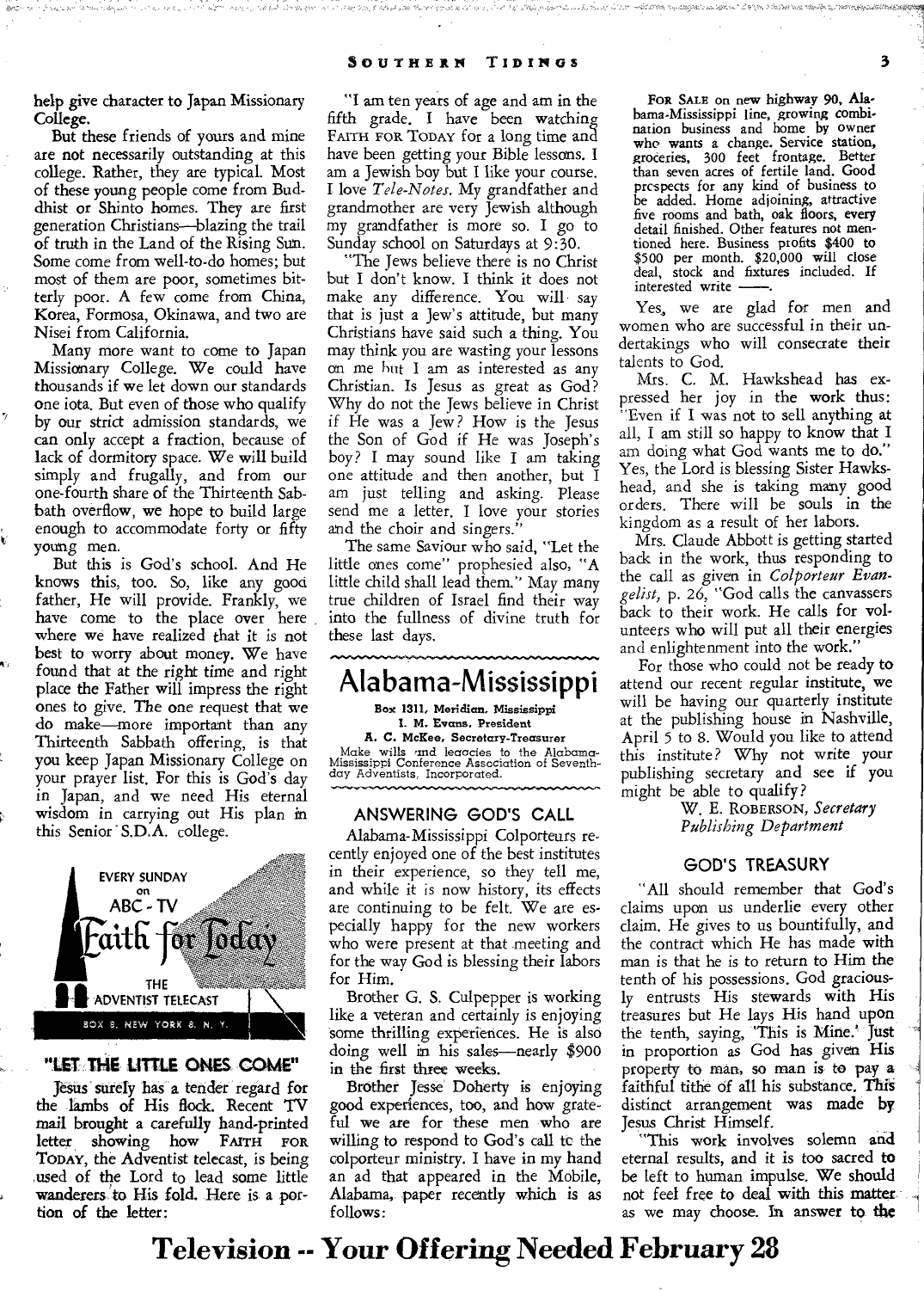claims of *God, regular* reserves should be set apart as sacred to His work."— *General Conference Bulletin,* Vol. II, Second Quarter, 1897, p. 75.

#### **PROGRESS**

We feel very grateful to God for the fine way the 1953 Ingathering program is progressing. February 1 the conference stood \$6,000 ahead of the same period in 1952. The Aiabama-Mississippi Conference will find its place on the minutema7- conference list again this  $\sqrt{x}$  because of the united support of the consecrated ministry and laity.

Our church schools, under the leadership of Brother W. P. Thurber, have reached their assigned quota of \$4,381 and are pressing on toward a large overflow.

Well-organized programs in the districts contribute toward making the **T.'** gathering program very spiritual and effe:-tive in securing new interests to follow up and the necessary funds to keep the mission program going at home and abroad. We want you to feel responsible for your individual minuteman goal and do more if possible to help your conference reach more than the minuteman quota.

R. H. WooD *Home Missionary and Sabbath School Secretary* 

#### **NEWS**

**\* S.D.A. DENTIST WANTED:** An unusual opportunity for a dentist has developed at Okolona, Mississippi. Anyone interested should contact L. F. Garner, Sr., Box 41, Okolona, Missis-<br>sippi; Phone 148. I. M. Evans sippi; Phone 148.

\* We are happy to pass along the word that during 1952 our additions by baptism and profession of faith totaled 284, which represents more than a ten per cent membership gain. Our tithe gain was more than \$31,000 and our total mission offerings exceeded \$105,000. During 1952 our colporteurs delivered \$126,000 worth of our truth-filled literature, their sales *averaging* more than \$5.50 per hour. We are thankful to our people for their liberality and support in every phase of the work and solicit your prayers for an even greater year in the service of the Master during 1953  $\star$  Alabama-Mississippi is moving steadily toward the completion of its Ingathering program. Many of the churches have already reached their Minuteman goal.

 $\star$  Elder G. A. Coon, the union revivalist, recently conducted a short series of meetings in the Natchez district, resulting in the baptism of five on Sunday night, January 18. He is now spending a little time with the new believers in Meridian, bridging the gap between the departure of Elder J. R. Spangler, who has accepted a call to the Fort Worth, Texas, district, and the arrival of Elder W. 0. Coe, the new pastor.

 $\star$  Elder I. M. Evans baptized five for Brother H. G. Crowson at Jackson, Mississippi, on Sabbath, January 24.

 $\star$  We are very sorry that Sister Ethel *Warrens'* health will not permit her to continue to meet her Ingathering appointments for the remainder of this year's campaign. However, the good work she has done over many years has been a great inspiration to others, who are now rallying to the challenge, and the Lord is marvelously blessing those who are following her example in securing funds for mission fields.

 $\star$  There have been a number of inquiries concerning the health of Sister Mary Balsbaugh, one of the pioneer workers in this conference, whose efforts were largely responsible for the organization of the Jackson, Mississippi, church. For some time she has been a patient at the Pine Forest Sanitarium at Chunky, Mississippi, where everything possible is being done for her. Although gradually failing in health, she appreciates the prayers of her *friends* and wishes to be remembered to all with whom she is acquainted.

\* Elder G. A. Coon's two-week revival in Meridian resulted in the baptism of several on Sabbath, February 7.

## **Carolina**

**Box 930. Charlotte. North Carolina C. H. Lauda, President B. C. Marshall, Secretary-Treasurer**  Make wills and legacies to the Carolina Conference Association of Seventh-day Ad-ventists, Incorporated.

### **ITINERARY WITH ELDER HENRY F. BROWN Returned Missionary of the General Conference**

This is a reminder of Elder Henry F. Brown's itinerary in our field. We hope that the members of the churches listed below will not forget these important meetings.

The following is Elder Brown's itinerary:

February 13, Friday evening, Charlotte. February 14, Sabbath morning, Charlotte. February 14, Sabbath afternoon, Albemarle.

February 14, Sabbath evening, Salisbury. February 15, Sunday evening, Columbia. February 16, Monday evening, Charleston. February 17, Tuesday evening, Wilmington.

February 18, Wednesday evening, Pittsborn.

February 19, Thursday evening. Durham.

February 20, Friday evening, Raleigh. February 21, Sabbath morning, Greensboro.

February 21, Sabba<sup>t</sup>h afternoon, High Point.

February 21, Saturday evening, Kernersville.

February 22, Sunday evening, Winston-Salem.

**WARD** A. **SCRIVEN**  *Temperance Secretary* 

# **Florida**

**Box 1313, Orlando, Florida R. H. Nightingale. President W. F. Miller, Secretary-Treasurer**  Make *wills* and legacies **to** the Florida Conference Association of Seventh-day Ad-ventists, Incorporated.

### **CHANGES** *IN* **FLORIDA PERSONNEL**

A number of workers have recently come to our conference and a number of changes have taken place with which we would like to acquaint our members.



**Elder Carl J. Ashiock**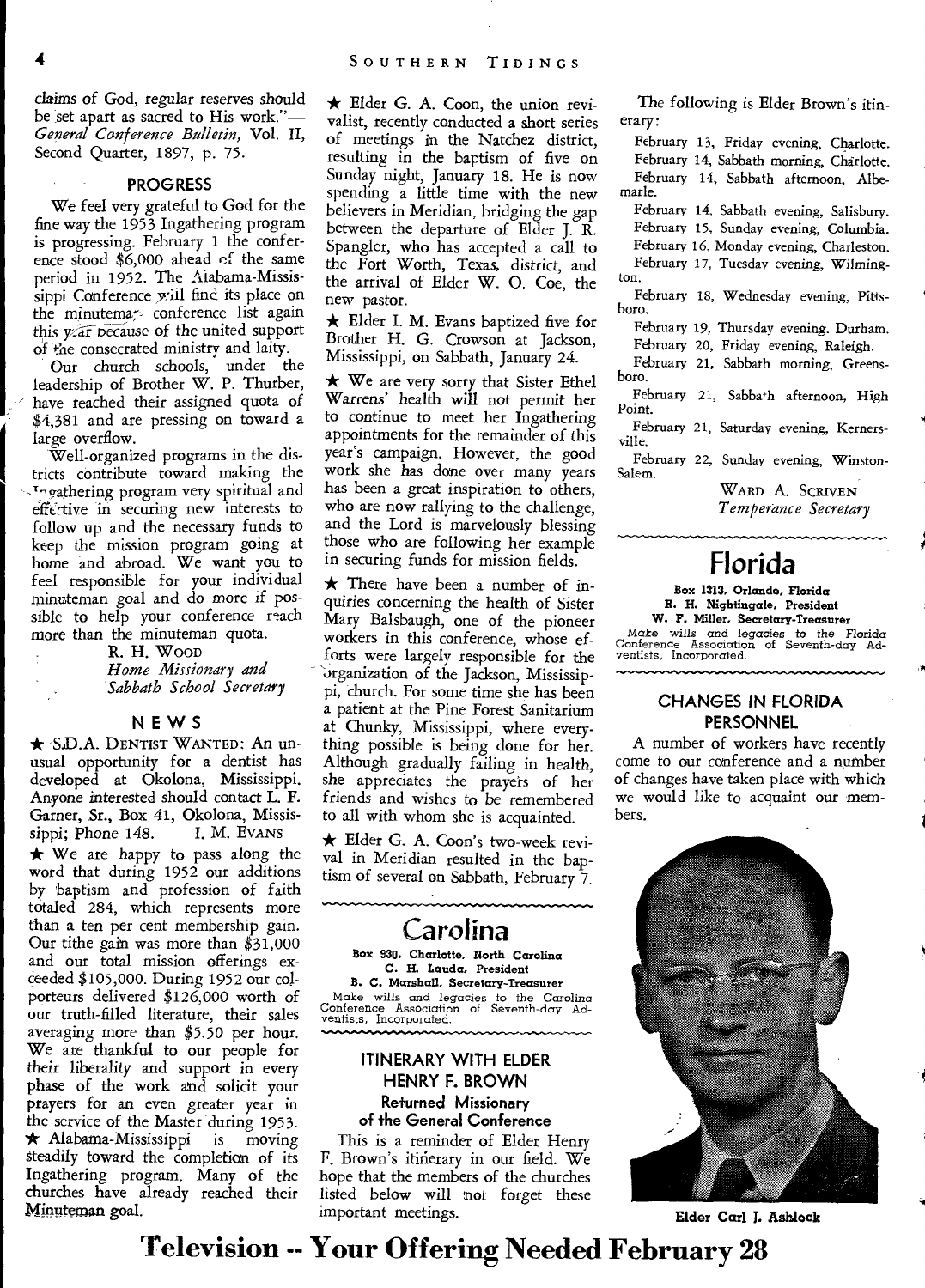Elder Carl J. Ashlock is the new district leader of the Daytona Beach and New Smyrna churches. Elder and Mrs. Ashlock come to us from the Texas Conference where he was pastor of the Fort Worth church. They have a daughter, Ann, who has recently completed nursing training and at present is living with them; also, a son, Carl, who is attending Forest Lake Academy. Elder Ashlock started his ministry in the Southern Union in 1934. We welcome Elder and Mrs. Ashlock to the work in the Florida Conference.

We also want to introduce Elder Z. R. Currie who comes to us from the Kentucky-Tennessee Conference and is located in Ocala. Elder Currie has charge of the Ocala-Eustis district.

Sometime ago Elder W. 0. Reynolds, who has been pastor of our Miami Temple church for almost five years, received a call to the Central California Conference to be pastor of the Fresno church. In giving study to filling this place, the conference committee asked Elder E. H. Schneider,

**Georgia-Cumberland** 

**547 Cherokee Ave., S. E., Atlanta. Georgia G. R. Nash, President** 

**Kenneth C. Seem, Secretary-Treasurer**  Make wills and legacies to the Georgia Conference Association of Seventh-day Ad-ventists, Incorporated.

#### **COMING LAYMEN'S CONGRESS**

The General, union, and local conference committees have approved plans to hold a conference-wide lay-

men's congress in the Atlanta First Seventh-day ventist church, Atlanta, Georgia, beginning  $\overline{F}$ riday, March 20, at 7:00 P.M., and closing Saturday, March 21, at 9:30 P.M. Elder Adlai A.

R1



Esteb, associate sec- **Elder A. A.** Esteb retary of the General Confererice Home Missionary Department will be with us. The following brethren from the Southern Union will render valuable assistance: Elders V. G. Anderson, H. E. Schneider, and E. L. Cardey, Director of the Southern Union School of Bible Prophecy. Our local conference officers, departmental secrewho has served as pastor of the Tampa church for some time, to be the pastor of the Miami Temple church.

Elder A. V. McClure, who has been pastor of the North Miami church was asked to serve as pastor of the Tampa church.

Elder A. M. Karolyi, pastor of the St. Augustine district, was asked to take the Bradenton-Sarasota-Palmetto district which was open due to Elder W. B. Findley accepting a call to the Texas Conference.

Brother David Wagner has been stationed at St. Augustine to look after the interest of the work in that district.

Let us all pray for the workers who have accepted calls to other fields of labor, that the Lord will crown their every effort with success. We also urge our members, affected by these changes within our own field, to give their faithful and loyal support to the new ministers who have come to labor among them.

R. H. **NIGHTINGALE** 

taries, and ministers will be present.

We extend a most cordial invitation to our believers to attend this great laymen's congress. Lodging and meals will be provided to bonafide delegates. We believe the hour has come for our people to strike out and do mighty things for God.

> V. W. **ESQUILLA,** *Secretary Home Missionary Department*

#### **BEHAVIOR IN THE HOUSE OF GOD**

"Put off thy shoes from off thy feet, for the place whereon thou standest is holy ground." Exodus 3:5. These were the words that were spoken to Moses as he stepped into the presence of God. Today God expects His peo-

ple to show a reverent spirit as they come into his presence. The true Christian in all things should strive to avoid offending God. He should at all times strive to emulate Jesus, who said, "I do always those things that please Him." John 8:29. Most Christians want to conform to the highest possible standards of church decorum, but they fail because they do not stop to think and do not realize what they are doing and how repulsive their actions may be to the great God of heaven.

First, let us consider the question of being on time. We go to church to meet with God. God wants everything done decently and in order. Throughout the universe everything has its own time. Arriving late at church disturbs the punctual worshippers, makes unnessary d e m a n d s on the ushers, and deprives the late-comers of the full blessing of worship.

When you go into the church you should take a seat near the rostrum at the end of the pew. Do not sit in the seat nearest the aisle. Other people may then come in and sit down without being forced to crowd their way through or stumble over you. Bow your head and speak a silent prayer to God; ask Him to bless the pastor's message and petition Him for a special blessing for yourself. Spend the remaining moments before the service starts in quiet meditation or in reading from the Bible or the hymn book. Do not read a church magazine or anything of that nature while you are waiting in the attitude of worship. During the service, maintain a reverent attitude. At no time before or during the service is there to be any talking, whispering, or laughing. Such behavior is irreverent and insulting to God. Mothers with babies should endeavor to sit near the rear of the church in order that they may leave, if necessary, without

### **BAPTISMS FOR DECEMBER, 1952**

| <b>CHURCH</b>        |
|----------------------|
| Collegedale          |
| Savannah             |
| Chattanooga          |
| Atlanta Beverly Road |
| Atlanta First        |
| Brayton              |
| Laurelbrook          |
|                      |

| Church               | <b>DISTRICT LEADER</b> | <b>BAPTISMS</b>          |
|----------------------|------------------------|--------------------------|
| Collegedale          | H. R. Beckner          | 10                       |
| Savannah             | W. O. Coe              | 12                       |
| Chattanooga          | J. A. Dewald           |                          |
| Atlanta Beverly Road | F. E. Froom            |                          |
| Atlanta First        | W. B. Johnson          | 4                        |
| Brayton              | C. D. Wellman          | $\sim$ -2                |
| Laurelbrook          | C. D. Wellman          | 17                       |
|                      |                        | $\overline{59}$<br>Total |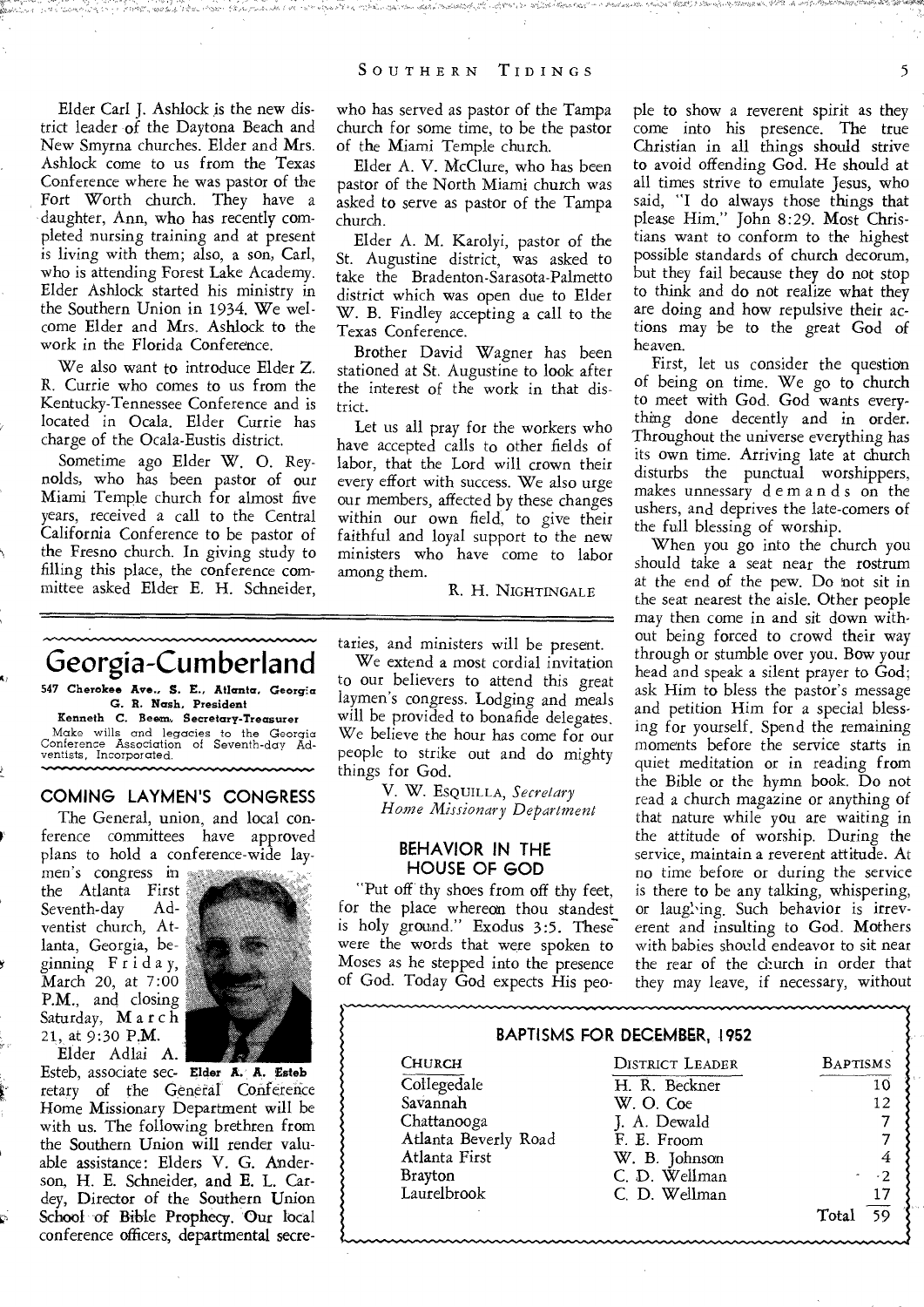disturbing the congregation. "The Lord is in His holy temple: let all the earth keep silence before Him." Habakkuk 2:20.

Take an active part in the service and join heartily in the singing and in all group participation. Listen to the preached message with an eager and open mind. To sit and think about the business of the past week or to make plans for the coming week, or to doze or sleep while the minister is speaking is not at all pleasing to the great God of heaven.

When strangers come in, help them to find a hymn book and the hymn that is being sung. After the service show a friendly interest in all strangers, making them feel that they are welcome at your church.

Avoid offensive conduct. Do not chew gum. Gum chewing shows disrespect to God and is distracting to others. Remain in your seat until after the final amen before starting to leave. It is not considered good manners to leave the church during the closing exercises. Nothing but an extreme emergency should necessitate an exodus before the benediction has been pronounced. Do not linger inside the church after the service to gossip with your friends or to exchange the news of the past week. Reserve the house of God for worship.

These are hints on church etiquette. However, I do trust that you will give serious consideration to them and that our church services may become more dignified and manifest more reverence for the great King of kings, before whom we are privileged to worship.

G. R. NASH

, vill e, Tennessee. He will assume the leadership of that district as Elder W. W. Walker trans-<br>fers to Dalton, to Dalton,

Elder Anderson was born in East Flat Rock, North Carolina, attended Washington *Mis-*

Georgia.

#### **A HEARTY WELCOME**

By the time this issue of the TID-INGS reaches the field Elder D. G. Anderson will have arrived in Greene-



Elder D. G. Anderson

*sionary* Colleg e, and was graduated in 1944. Since that time the greater portion of his minis-

#### **FOR MEDITATION**

*Question:* If every church member paid a faithful tithe all through the year, what effect would this have upon God's cause and the support of the ministry?

*Answer:* "If all the professed people of God, both old and young, would do their duty, there would be no dearth in the treasury. If all would pay a faithful tithe, and devote to the Lord the first fruits of their increase, there would be a full supply of funds for His work. But the law of God is not respected or obeyed, and this has brought a pressure of want." *Testimonies,*  Vol. VI, page 385.

"The majority of professed Christians part with their means with great reluctance. Many of them do not give one-twentieth of their income to God, and many give far less than that; while there is a large class who rob God of the little tithe, and others who will give only the tithe. If all the tithes of our people flowed into the treasury of the Lord as they should, such blessings would be received that gifts and offerings for sacred purposes would be multiplied tenfold, and thus the channel between God and man would be kept open. The followers of Christ should not wait for thrilling missionary appeals to arouse them to action." *Id.,* Vol IV, page 474.

terial work has been carried on in the Carolina Conference.

We are most happy to welcome Elder D. G. Anderson, his wife, and their two boys, to the Georgia-Cumberland Conference and know that the members in the Greeneville district will appreciate their ministry.

G. R. NASH

#### **QUESTIONS AND ANSWERS REGARDING SABBATH SCHOOL WORK**

(The Ten-Minute Service)

*1. Question:* Has the Sabbath school been extended to include the ten-minute missionary service?

*Answer:* The Sabbath school is still seventy minutes in duration and the ten-minute missionary service is *not* a part of this period.

2. *Question:* Is the Sabath school superintenden<sup>t</sup> in charge of the tenminute missionary service?

*Answer:* No, he is not in charge, and he has no responsibility in connection with the service.

*3. Question:* Why does the Sabbath school superintendent sit in front during the ten-minute missionary service if he has no responsibility?

*Answer:* If the Sabbath school superintendent should leave the front it would open the gate, so to speak, for everyone to start moving around. In other words, to make the smoothest possible transition from one service to the other we need the *example and influence* of the superintendent to help hold the audience together. Remember that order is the first law of heaven.

*4. Question:* 'What should the superintendent do during the ten-minute service?

*Answer:* 1. Give close attention and appear intensely interested. 2. Fill out his report card for missionary work done the same as any other loyal church member.

*5. Question:* Is there a closing song for the ten-minute missionary service?

*Answer:* Generally speaking, no! There will not be time enough in such a short period of time for singing. The meeting will close with a benediction. *6. Question:* Who is supposed to

dismiss the ten-minute service?

*Answer:* The church missionary leader or whoever he asks to dismiss. He might even call on the Sabbath school superintendent at times.

G. R. NASH

#### **NEWS**

 $\star$  We extend our heartfelt sympathy to Mrs. W. P. Best and little Annette at the passing of Brother W. P. Best, one of the elders of the Savannah church. He passed away on Thursday, January 29, after a short illness. The members of the Savannah church will long remember his noble life of service among them.

 $\star$  Elder Nash has just received a telegram from Elder George Butler saying that he has accepted our call to Savannah. He will be the new district pastor there to take the place of Elder W. 0. Coe who recently moved to Meridian, Mississippi. To many Elder Butler is an old friend, having served in this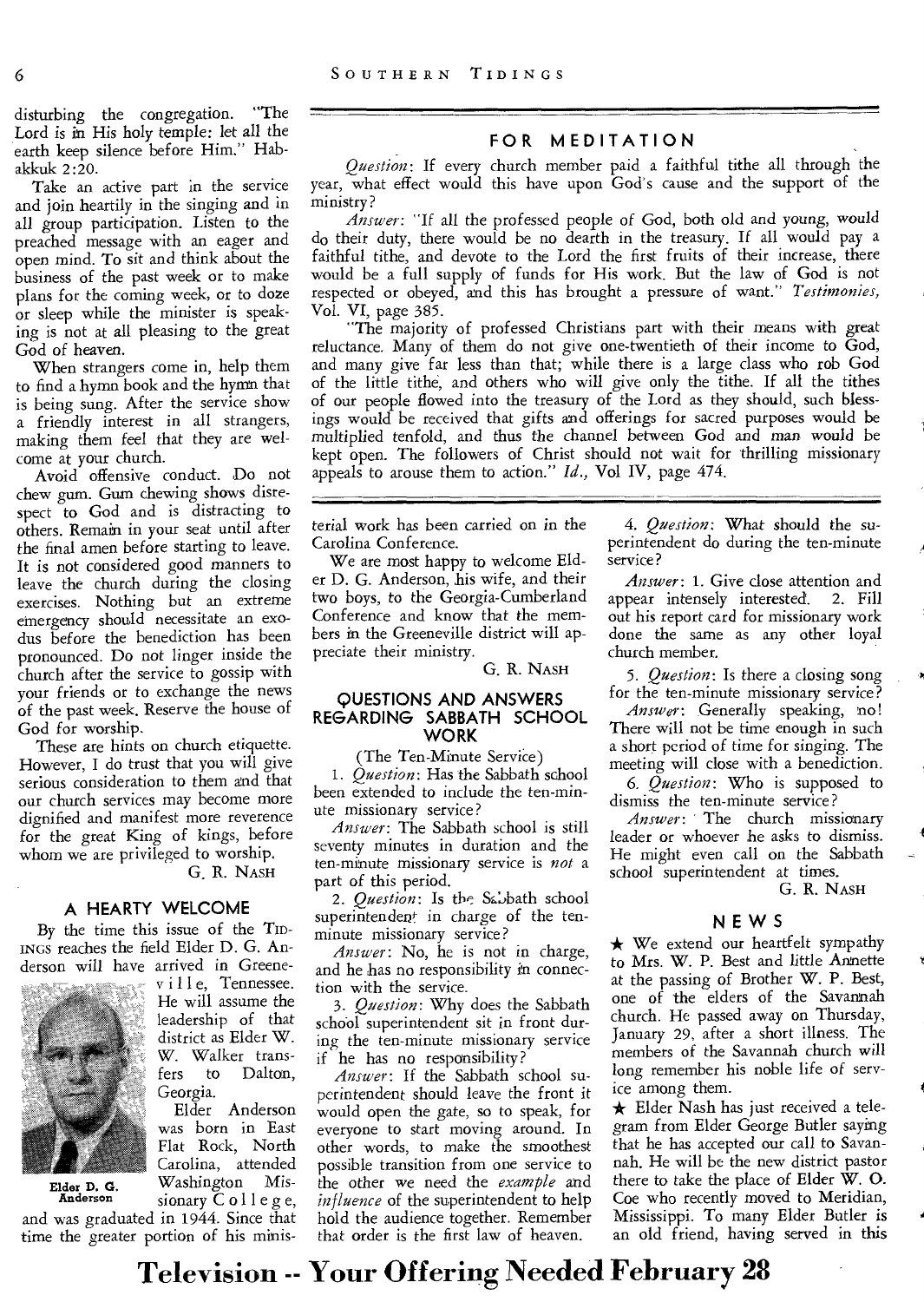.,A14,0, • A ' *tif* 

conference several years ago as home missionary secretary. He will be arriving in our field soon.

 $\star$  Elder H. R. Thurber, pastor of the Macon district, has been attending the Seminary in Washington, D. C., since the first of December and writes that he has enjoyed his studies very much and has received much inspiration from having been there. However, he is very anxious to return to his district and resume activities about the first of March.

 $\star$  Word has been received that the Chattanooga church is over the top in their 1953 Ingathering. We rejoice with them in their victory!

\* Brother K. C. Beem visited the Cleveland district on the week end of January 31 and reports that they are also over the top in Ingathering for 1953. Their courage is good and the work is progressing under the leadership of Elder M. C. Connell, the district pastor.

 $\star$  The first MV youth rally of the year

# **Kentucky-Tennessee**

**3208 West End Ave., Nashville, Tennessee W. E. Strickland, President** 

**Myron J. Harvey, Secretary-Treasurer**  Make wills and legacies to the Kentucky-Tennessee Conference Association of Seventhday Adventists, Incorporated.

#### **WELCOME**

We are very happy to welcome to the Kentucky-Tennessee conference Elder and Mrs. M. J. Jackson, who come to us from Daytona Beach, Florida. Elder and Mrs. Jackson have spent many years in this work both



*Elder* **and** *Mrs. M. J. Jackson* 

was held Sabbath, January 16 and 17, at the Collegedale church. The MV secretaries of the five conferences of the Southern Union were present. L. G. Scales spoke Friday evening, and L. M. Nelson brought the message at the eleven o'clock hour Sabbath morning.

The afternoon was devoted to singspiration and a presentation of the *Legion of Honor* by Elders Mohr, Thurber, Scriven, and Foster.

**\* Pathfinders March.** A new Pathfinder Club was organized in the Atlanta Beverly Road church, Sabbath, January 10, and in the Atlanta First church, Sabbath, January 31. The Pathfinders of Collegedale paraded and provided inspiration for the Atlanta groups. Elder Kennedy is doing an excellent job at Collegedale, and he is ably assisted by Mr. Battle and Miss Metz.

**\* YOUTH** CONGRESS funds are pouring in for the San Francisco Youth Congress. Has your church done its share? Have you done your part?

as missionaries, serving in Alaska and Hawaii, and as workers in the homeland. Their ability to do things has been demonstrated time and again, and the Fountain Head, Tennessee, church is happy with their new pastor.

Mrs. Jackson is an artist and has been with us before, teaching art at our teachers' *institutes* and our workers' meetings. Many of our teachers, ministers' wives and others have learned to draw or paint under her instruction.

We feel confident that Elder and Mrs. Jackson have already found a warm place in the hearts of the workers and members who know them, and we are happy to have them with us.

W. E. STRICKLAND

#### **THE WORK IN CLARKSVILLE**

The Ingathering campaign in Clarksville, Tennessee, was accelerated when the primary children stepped into the picture with their capes and flashlights resembling candles. A fine group of these little children enthusiastically went out singing carols before Christmas and helped make it possible for *the* Clarksville company of believers to reach their goal before Christmas.

Ingathering of souls still carries on also, and it is hoped shortly that another dark county will be lighted up with an organized church group.



*Attractive little* **singing band whose carols helped to raise the Clarksville Ingathering goal before Christmas.** 

Prospects for a church building are *getting* brighter. Several lots in choice sections are in prospect, and valuable contacts have been made so that it appears the building program can begin soon.

We would appreciate knowing of any servicemen at Camp Campbell, or of anyone living around or near Clarksville, who are members of a Seventh-day Adventist church, or who may be prospects for church fellowship. We shall be happy to get in touch with them. Please contact the pastor.

HENRY WILMOT, *Pastor*  781 *Cumberland Terrace Clarksville, Tennessee* 

#### **NEWS**

 $\star$  Columbia and Powder Mill Hill are the latest churches to report over their Ingathering goal. This means that the Columbia district, under the leadership of Elder M. K. Wahl, has gone over the top.

\* A successful church officers' meeting was held at London, Kentucky, Sabbath January 31. There was a fair attendance from the churches of the area.

 $\star$  One of our Nashville members, who operates a fruit stand, would like to have copies of our periodicals to distribute to his customers. Since he uses as many as 300 papers a day in this work, he would like to have many more than he has been getting. If any of our readers are not using their Signs of *the Times, Life and Health, Present Truth, Youth's Instructor, Little Friend Liberty, or Listen* for missionary projects of their own, this brother would greatly appreciate having them. Please mail to I. H. Newkirk, 2202 Hyde's Ferry Road, Nashville, Tennessee.

 $\star$  Mrs. R. E. Finney, Jr., is conducting a demonstration cooking class Sunday afternoons over an eight-week pe-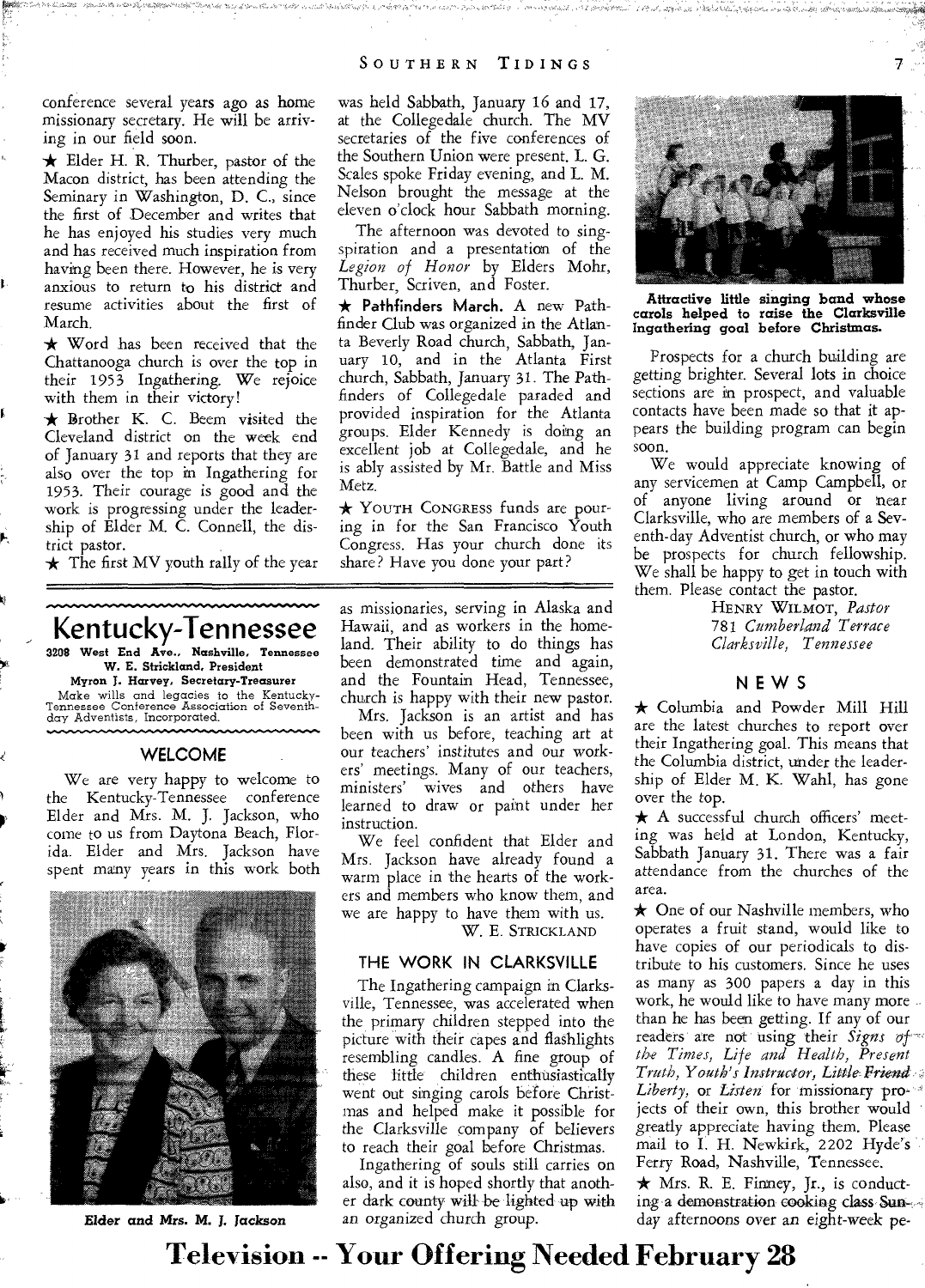riod in the publishing house cafeteria. About 35 of the Nashville and Bordeaux ladies have enrolled in the class to learn more about how to prepare and serve foods of high nutritional value. Elder Finney is presenting a series of health talks in connection with the class.

 $\star$  Eight baptisms (compared with 22 in 1952) were reported for the month of January. Bowling Green had 6, Elizabethtown 1, and Louisville 1.

**South Atlantic** 

**Box 4027, Atlanta, Georgia H. 1). Singleton, President** 

**N. G. Simons, Secretary-Treasurer**  Make wills and legacies to the South-Atlan-tic Conference Association of Seventh-day Adventists, Incorporated.

#### **SOUTH ATLANTIC PLANS FIRST SABBATH SCHOOL ASSOCIATION MEETING FOR '53**

The South Florida Sabbath School Association will meet Sabbath, Febru-

# **South Central**

**1914 Charlotte Ave., Nashville** 2, Tenn. H. R. **Murphy,** President **L. E. Ford, Secretary-Treasurer**  Make wills and legacies to the South Central Conference Association of Seventhday Adventists, Incorporated.

#### **THE WORK IS ONWARD**

Recently Brother Ford and I visited a number of churches. We went first to Jackson, Tennessee. At this location we found Pastor W. J. Mitchell carrying on a very aggressive work. We met with the church and took note of the physical improvements to the church property there. The members have been very active in raising funds for church renovation and installation of sanitary rest rooms. On the particular Sabbath we were there the Adventist church had been asked to conduct the worship service over the radio. Some of our group participated in this program with the other members. Pastor Mitchell spoke and Mrs. A. Randolph, who is quite a music leader and civic worker in the city and our church, was in charge of the music of the program.

Our journey proceeded to Memphis, Tennessee. Here we found Elder C. E. Dudley leading out in a strong way in the work of the church. Brother Chesary 21, at the Miami, Florida, church, located at 360 N.W. 14th Terrace. The churches invited to attend are: Belle Glade, Homestead, Delray Beach, Fort Lauderdale, Fort Pierce, Key West, Miami, Pompano and West Palm Beach.

The instructors at the meeting will be: Elder H. D. Singleton, Elder N. G. Simons, Elder M. T. Battle, Elder D. L. Crowder, and Elder M. Green.

New officers for 1953 will be elected. Bring your lunch and spend the day making plans to do a great work for God throughout 1953 in the Sabbath school. All Sabbath school officers, teachers, and members interested in winning souls through Sabbath school evangelism should plan to attend. Remember, February 21, in Miami, Florida. The afternoon program will be devoted to work shops with emphasis placed on the children's divisions of the Sabbath school.

P. FARRINGTON, *President South Florida Sabbath School Association* 

ter Lee, who has served so faithfully for many years as church elder, was leading out in the Sabbath school work. The services were well attended and we spoke that morning to a very wide-awake group of faithful members. One of the big needs in Memphis is a church school building. The members have worked faithfully on this project for a number of years and we must do something to help them build a good, up-to-date school building.

Leaving Memphis we dropped down into the Delta country of Mississippi to meet with the new believers at Leland. Pastor G. H. Rainey, who has labored so successfully this past summer, had his building packed full of newly-won Adventists awaiting our arrival for the service. The welcome was a warm one. On the next day we looked for lots on which to build a church building. Leaving Leland we drove over to Greenville to see Elder J. N. Richardson, who has charge of the Greenville district. We then visited Dr. T. R. M. Howard, who at one time was our medical officer at Riverside. Dr Howard is carrying on medical work at Mound Bayou, Mississippi.

At Louisville, Kentucky, I spent several days with Elder E. T. Mimms and his church officers in an attempt to lay some final plans for the new

church building soon to go up there. Elder Mimms and the members have been raising funds to supplement the money they have, so as to be able to start the building program. One of the problems we faced was the relocation of the church on another site. The old site is not large enough to accommodate the school and the church and offer proper facilities for playground. Louisville has a thriving church school. We all saw the lot they would like to have but it is city property and sells for forty dollars per frontage foot. The frontage was 250 feet. We scratched our heads a bit over that and are praying that the Lord will intervene so that we can get a good location at a modest figure.

On the Sabbath I was at Louisville the members raised over \$600 on the building. They also launched the Ingathering campaign striving to achieve the minuteman goal. Brethren Maupin, Roberts, and Fort are rendering good service as local leaders at Louisville and Elder Mimms is of good courage over the prospects. While at Louisville I had visitors in the persons of Pastor Jerome James, of the Lexington district, who gave good reports from there, and Sister Eleanor Storey, a veteran Bible instructor of many years and who for a long time was my faithful colaborer in my evangelistic campaigns in Birmingham, Alabama.

A

**1** 

I

**41** 

Brother Ford and I met Elder V. G. Anderson, Southern Union Conference president, and Mrs. Anderson in Leland, Mississippi. At this place we were all thrilled by the wonderful message of Elder Anderson. That Sabbath was young people's day and the youth had- charge of all the services. Brother L. A. Paschal was present and in the evening he conducted a fine young people's discussion followed by an evening of recreation after the Sabbath. Present were members from Greenwood, Indianola, and Yazoo City for the allday services.

On Sabbath afternoon Elder Anderson spoke at the Greenville, Mississippi, church to believers from that city and also Hollandale. The message delivered there was also inspiring.

Early Sunday morning we arose to journey to Vicksburg to preach at **2** :00 P.M. to the members there. A great thrill came to us as we crossed the old Yazoo River. I related to Brother Ford that this was an historic stream. Up this river steamed Sister Ellen G.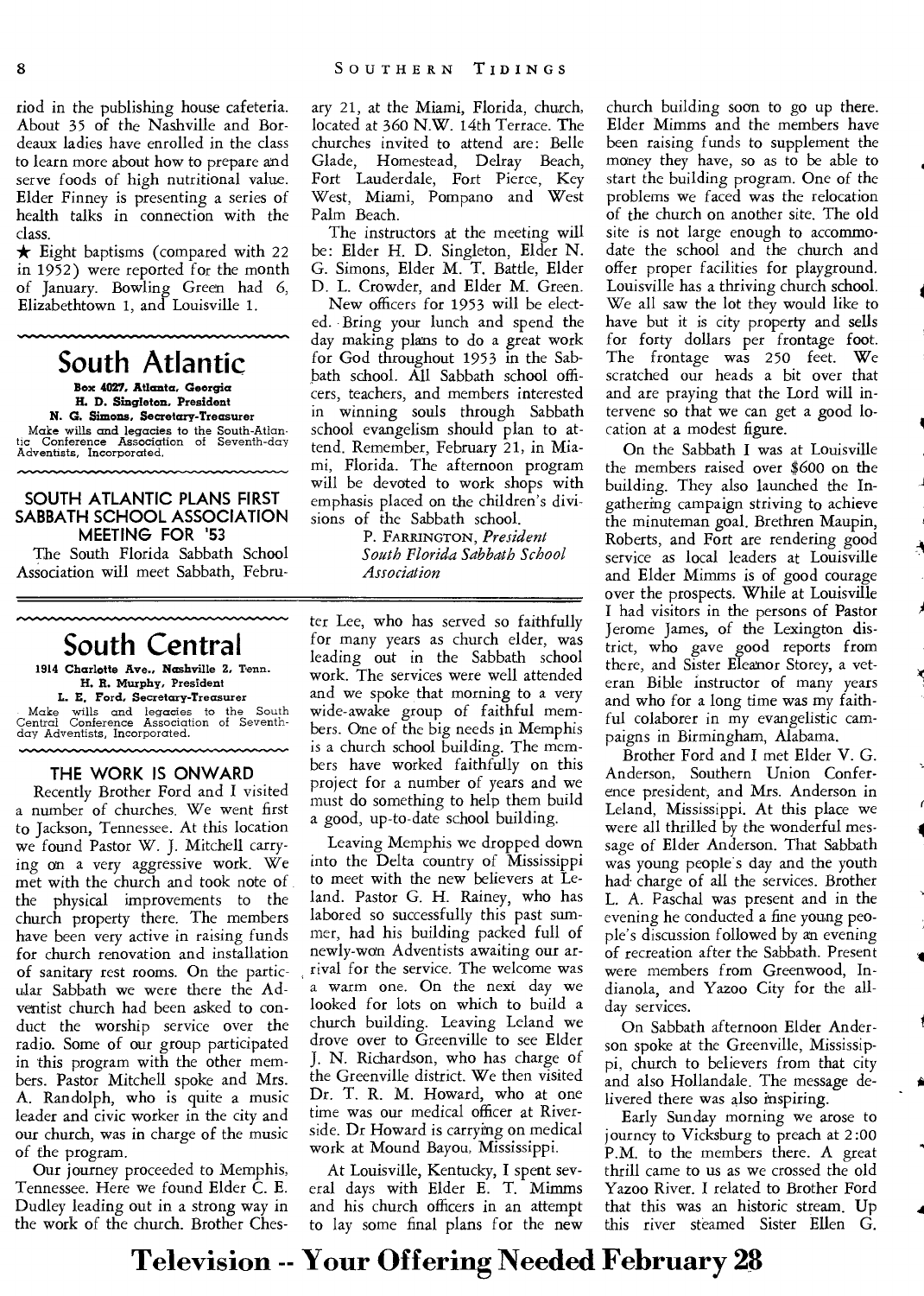White and her son J. E. on the Old *Morning* Star ship to bring the Third Angel's message to our people in 'Mississippi. It was on this boat that they would preach to the colored citizens who lived in the many towns along its banks. A few years ago I met the man who was fire boy on this ship. He is one of our members now. He had heard Sister White many times. When we entered the pulpit in Vicksburg we spoke from the same platform Sister White had spoken from when our work first started there years ago. Under her guidance a church was built, a boarding school was established, and a small home for the aged. Somewhere along the way someone lost the vision she gave. All the property has been disposed of now except the church building. We stood there and thought of the scriptural advice, "Remove not the ancient landmark, which thy fathers have set." Proverbs 22:28. The members at Vicksburg and their pastor, Elder B. W. Abney, are anxious to bring the church back to the status it had in the community many years ago. Plans are now being laid to remodel the church and beautify it.

Accompanied by Elder Abney we went to Jackson, Mississippi, where it was a pleasure to preach to a fine audience on Sunday night. The Jackson church, under Elder Abney's leadership, has made some nice improvements.

The next day we began our journey again in the company of Elder B. W. Abney, Pastor B. W. Abney Jr., Mrs. B. W. Abney Jr., and Brother L. A. Paschal, stopping first at Hazelhurst where we have some believers. After making some visits here we reached Brookhaven where we have a thriving church. The church has an excellent location and our plan is to have some evangelistic meetings *going* there in a few days.

Our trip in the Jackson district then terminated at McComb City. Our readers will recall that Brother Abney, Jr., raised up a new church at this city about two years ago. We spent several hours at McComb going over various pieces of property for a future home for the church. A good sum toward the construction of a church there has been solicited. We regretted to leave the Abneys, who had made our stay so pleasant, but duty called us on. We dropped down from McComb to Mobile, Alabama.

At Mobile we found Elder A. D. Shorter pushing forward with the work of completing the Mobile church. Good progress has been made on the structure and the members seem to be proud of their church home. The church parsonage is also being remodeled. Accompanied by Elder Shorter and some other brethren we went to Pensacola, Florida, to arrange for work to begin on repairing damages done to the building by a recent fire. By the time this article reaches you the work on the Pensacola church will have been completed.

Journeying back through Mobile we reached Gulfport, Mississippi, on the beautiful Gulf of Mexico. We spent several hours at this city working out plans for the purchase of a church property there for the new believers. We were accompanied by Pastor and Mrs. L. G. Newton on this phase of the journey. We traveled north to Hattiesburg and inspected the church building there and made some plans to purchase some lots adjoining the church so as to be ready for church school and a good playground. We hope to begin an evangelistic effort soon in this *section.* Several improvements have been made in the church building. Pastor Newton is laying plans for a strong evangelistic program *in* his district. With the addition of Gulfport as a new church the Meridian district has 'become our largest district in the number of churches.

Leaving Hattiesburg we came next to Laurel and then on to Meridian, Mississippi. At Meridian the members have been busy raising funds to continue their church remodeling program. The church also launched its Ingathering program. Brother Leon Peterson is serving as local elder and has been leading strongly in the work there.

I have just returned from visiting our church in west Kentucky at Paducah. We have a faithful group of members at this church. They are now in the midst of the Ingathering campaign.

One cannot but feel saddened as he travels through dark counties and cities. Our greatest need today is for workers who will go into the vineyard. The harvest truly is ripe. These dark counties must be lighted.

Let us pray for the outpouring of the Spirit upon us everywhere that, the Lord may equip us for the task to be done. H. R. **MURPHY** 

#### **CONTINUOUS SERVICE IN THE LITERATURE MINISTRY**

Colporteur R. E. Wilson has been selling books and magazines for the past 29 years, spreading the *message* 



from city to city and from town to town. Once while in the city of Fayetteville, Tennessee, during the month of February, 1952, Brother Wilson was caught **in** a most destructive tornado while canvassing **Colporteur Evangelist** there. He states that **R. E. Wilson** t h e people were

screaming and running for their lives. Buildings were crumbling and being destroyed all around him but not a scratch did he receive during the entire catastrophe. "More and more I can realize," says Brother Wilson, "the most awful time there will be for those who will be without shelter during the seven last plagues. God spared my life during that awful calamity. I certainly want to be faithful to Him in service during my remaining years upon earth."

If God is calling you into the colporteur work get in touch with Elder P. C. Winley, Box 936, Nashville, Tennessee, and join your efforts with the other literature ministers helping to spread the printed message.

> M. G. **CATO**  *Associate Publishing Secretary*

#### **ANNOUNCEMENT**

The Dorcas Federation *meeting* of the Birmingham, Alabama, area *will*  meet Sunday, March 19, 1953, at 10:00 A. M. in the Birmingham Institute church, and the meeting will continue through 4:00 P.M. All churches in this area are urged to make plans now to send a representative number from their Dorcas Societies.

**JULIA PEARSON,** *President* 

#### **CALLING ALL MV SOCIETIES**

Coming soon! Great Youth Congress! To be held in Chattanooga, Tennessee. Conference wide, all societies are urged to attend in large numbers! The date of this meeting, April 3 to 5, 1953. Big choir contest! Plan now to attend!

L. A. **PASCHAL** 

*Missionary Volunteer Secretary*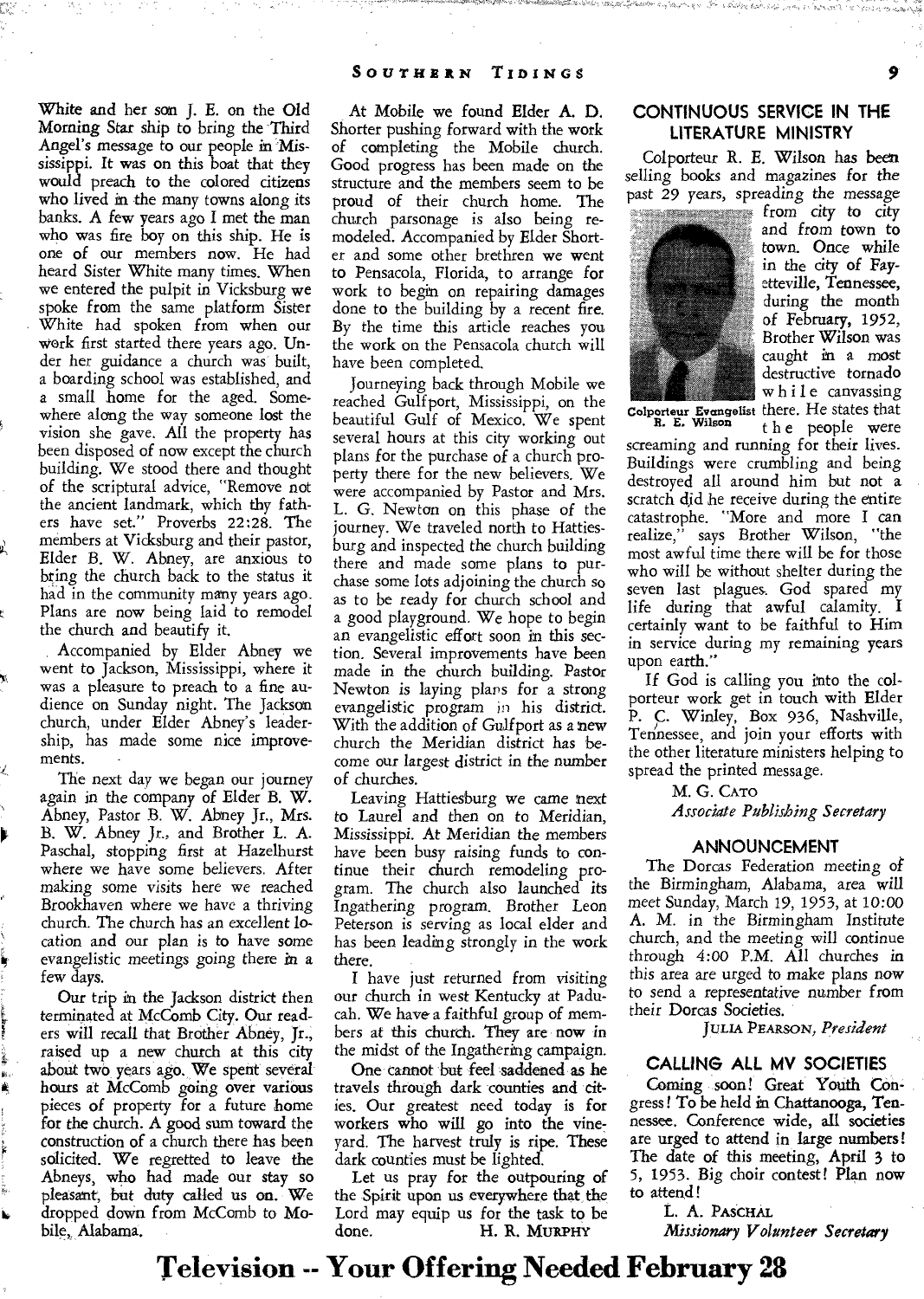**THE JOURNEY'S END**  *"Blessed are the dead which die in the Lord." Revelation* 14: 13.



#### ELDER A. B. RUSSELL

**RUSSELL:—Elder** Alonzo Bruce Russell, a veteran worker and pastor-evangelist for more than forty years, was called to lay down his life's duties and responsibilities on November 18, 1952, at his home in Collegedale, Tennessee. He was the son of Frank and Jane Russell. He was born March 25, 1882, at Oliver Springs, Tennessee. He received his education in the public schools of Knoxville and the Nashville Agricultural and Normal Institute, now Madison College, Tennessee. Several years were spent in the colporteur work, and as a result, the message was presented to many through the medium of the printed page.

Elder Russell was baptized in September, 1906, during the camp meeting that was held in Spring City, Tennessee. He was united in marriage to Clare L. Jacobs, April 17, 1907, at Graysville, Tennessee. They shared the rigors and sacrifices of the early work in the Southland working for less than \$5.00 a week, and many times they walked the two miles to and from the church in Louisville, Kentucky to be able to contribute five cents more to the mission offering. Sacrifice and privation were their lot, and God richly rewarded their labors with many precious souls. While he was carrying the book department and assisting the conference president in evangelistic meetings, Sister Russell served as the secretary-treasurer of the conference.

The last four years that the Southern Training School was located at Graysville, Tennessee, Elder Russell served as the business manager of the school. When the school was transferred to Collegedale, Tennessee, he assisted in moving the school, and worked untiringly, not alone with his hands, but solicited many thousands of dollars and materials for the school, which **is a** credit and memorial to his name.

Elder Russell served as the departmental secretary for the book work in the Cumberland and South Carolina conferences for about *three* and a half years, and in 1920 he was called to be the conference evangelist of the Florida Conference. He worked in Jacksonville, St. Petersburg, Miami, Orlando, and many other cities and many precious souls were added to the church. Church buildings were remodeled, and new churches were built. In 1924 he was called to serve as the pastor of the Atlanta First Church, Atlanta, Georgia. During his two years of service several evangelistic meetings were conducted, and he supervised the conference building program. He was a first-class cabinet maker and carpenter by trade. During this time the churches in Augusta, Rome, Macon, and Columbus, Georgia, were built. He served as pastor-evangelist of the Mobile, Alabama church from 1926-1928. Then he was elected president of the Alabama Conference and served for a period of three years until 1931 when he moved to Graysville, Tennessee, to help care for his aged mother. During this time he pastcred the churches in the Graysville area. In 1932 he was again called to Florida where he served as pastor of the St. Petersburg and Miami churches, until in 1936 when he accepted a call to Texas. There he served the Lord's work as spiritual leader and evangelist in Dallas and Houston for about 18 months each.

In 1939 Elder Russell was called to be pastor of our world headquarters church in Takcma Park, Maryland. He served in this capacity until 1942 when his wife's failing health made it seem best that he retire from the active ministry, after more than forty years of unselfish, devoted serv-ice to the cause of God. His ministry of love was very much appreciated and many Precious souls rejoice in the blessed truth as a result of his labors. He is survived by one brother, E. D. Russell; two sisters, Delia and Elinore Russell, of Orlando, Florida. One daughter, Coralee Finley; and two grandchildren, Russell and Clareva Finley, of Ooltewah, Tennessee:

Funeral services were conducted in the Lynn Wood Hall chapel which Elder Russell helped build, and in the Knoxville Seventh-day Adventist church, Knoxville, Tennessee. The writer was assisted by Elders C. D. Wellman, of Graysville, Tennessee, and H. W. Walker, of Knoxville, Tennessee. We laid our beloved brother, and servant of God, to rest in the New Gray cemetery of Knoxville, Tennessee, until Jesus shall return to call forth His sleeping saints, and give the rewards to the righteous. "Blessed are the dead which die in the Lord from henceforth: Yea, saith the Spirit, that they may rest from their labours; and their works do follow them." Revelation 14:13.

**HORACE** R. **BECKNER** 

**Etuorr:—Mrs. Irene** Williams Elliott was born March 1, 1879 and passed away at Barber Hospital, Butler, Alabama, December 31, 1952. Her early childhood was spent on the farm near Silver Cross, Alabama. On December 13, 1895, she was married to William Randolph Elliott. To this union were born eight children, six of whom are still living: Mrs. Eleanor E. Howe, Mrs. Jane Roberts, Miss Willie Rene Elliott, Mrs. Mary Mitchell, Osborn Elliott and Mrs. Elizabeth Hare.

Elder Elliott, who had served in the mission field for a number of years and was also president of the Tennessee, Louisiana, and Mississippi conferences, passed away in the fall of 1945, and Sister Elliott bore the responsibility of the family, *trusting*  God for guidance.

In 1907-10, when Elder Elliott was canvassing, Sister Elliott canvassed in Birmingham and Bessemer with much success. She also assisted with tent efforts in northern Alabama. In 1910 the family moved to Graysville to put the children in church school. Sister Elliott remained there with them while Elder Elliott carried on his work. Throughout the years she served as hostess to visiting ministers, boarded local school teachers, and taught Sabbath school classes. With all her duties, Sister Elliott always found time for family worship. Rising early in the morning, she studied her Bible and drew strength for the day. She was loved by everyone for her many kindnesses, always finding and helping those in need.

Funeral services were conducted in the Baptist Church at Bladon Springs, Alabama, and our sister was laid to rest to await the call of the Lifegiver on the resurrection morning.

#### **I. M. EVANS**

WEBsTER:—Lon Dee Webster was born to Henry and Cora Webster, in Grant County, Kentucky, December 4, 1891, and closed his eyes in the sleep of death at his home in Covington, Kentucky, January 18, 1953.

Brother Webster spent the early years of his life in Grant County where he attended the local schools. At the completion of his training, he was united in marriage with Garnet Grove Nelson of Covington, Kentucky, and to that union three children were born.

He answered God's call some years ago, during Evangelist Reynolds' services and united with the Covington Seventh-day Adventist church. He was a faithful and diligent worker, spending many hours remodeling and caring for the church.

He leaves to mourn his death, his faithful wife, Mrs. Garnet Webster, a son, Mr. Vincent C. Webster, a daughter, Mrs. Juanita Ransom, a sister, two brothers and three grandchildren. These relatives and a host of friends are thankful God has taken the sting out of death and that Brother Webster dosed his eyes trusting in Jesus as his personal Saviour. He was laid to rest in Linden Grove cemetery to await the call of the Lifegiver.

#### B. **PAUL GERNET**

HOSKINS:-Mrs. Alice Bales Hoskins *was* born May 6, 1878, and fell asleep **in**  death January 20, 1953, at Louisville,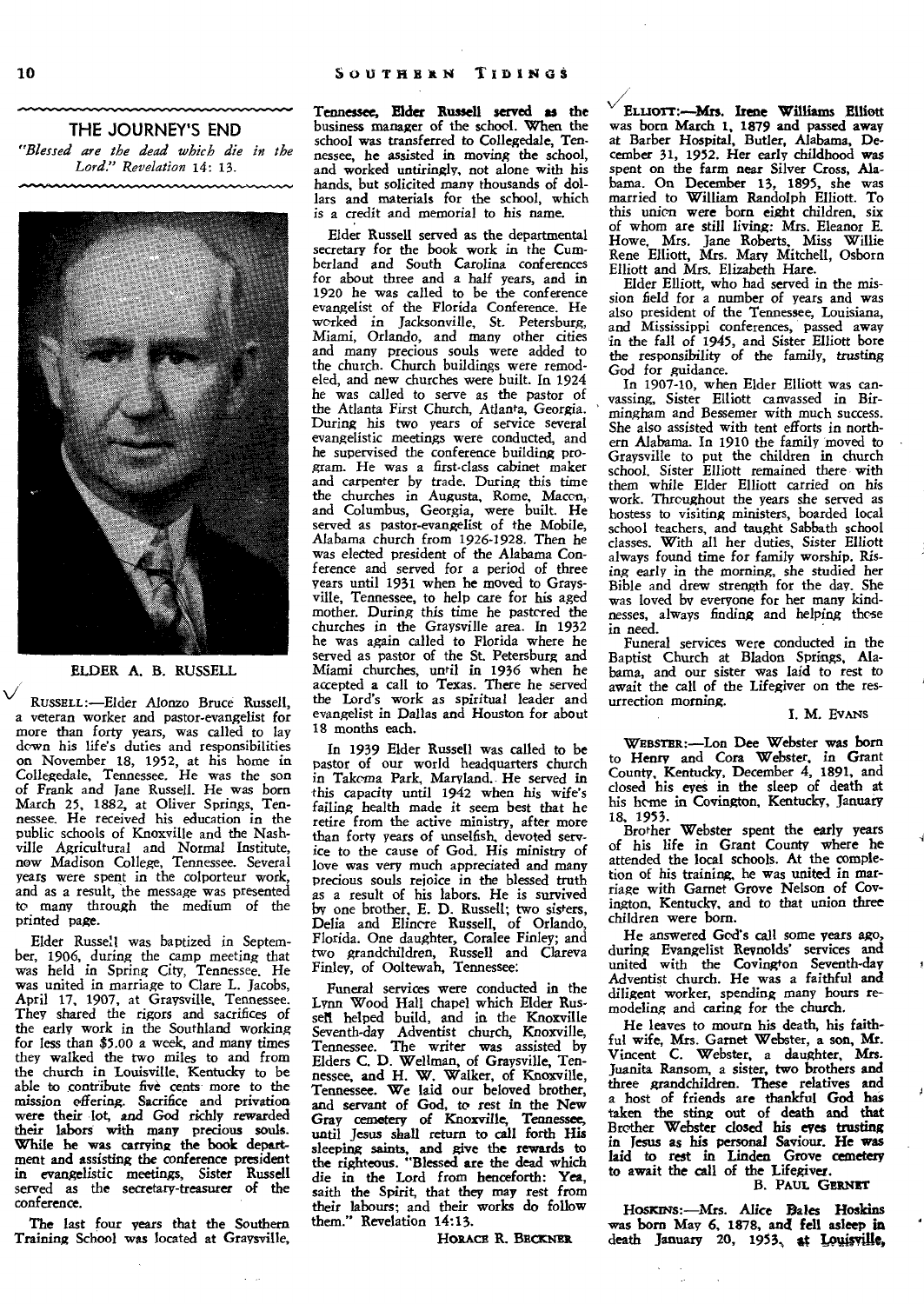#### **SUNSET TABLE**

|                            | Feb. 13 | Feb. 20 |
|----------------------------|---------|---------|
| Atlanta, Ga.               | 6:20    | 6:26    |
| Birmingham, Ala.           | 5:29    | 5:35    |
| Charlotte, N. C.           | 6:04    | 6:10    |
| Collegedale, Tenn.         | 6:21    | 6:28    |
| Huntsville. Ala.           | 5:27    | 5:33    |
| Louisville, Ky.            | 5:19    | 5:26    |
| Memphis, Tenn.             | 5:41    | 5:47    |
| Meridian, Miss.            | 5:40    | 5:46    |
| Nashville, Tenn.           | 5:26    | 5:33    |
|                            | 6:14    | 6:18    |
| Wilmington, N. C. $\ldots$ | 5:54    | 6:00    |

Kentucky, having attained an age of almost 75 years. She leaves to mourn: her husband, Dode Hoskins; two daughters, Mrs. Annabel Alcorn and Mrs. Kathryn Hall; two scns, Herschell and Klein; also a brother, two sisters, as well as many, many friends to whom she had endeared herself.

She gave her heart to Jesus in early childhood and became a Seventh-day Ad-ventist ten years ago. The hope of the third *angel's message glowed* in her heart to the end.

Comfort was drawn from Ps. 127:2: "For, so He giveth His beloved sleep, *by* her pastor.

#### H. R. **VEACH**

**STRONG:—William** Chandler Strong was born March 14, 1903. and died December 31. 1952, at Louisville, Kentucky. Two years ago he had a deep spiritual experience and was baptized into the Seventh-day Adventist Church, where his membership was at the time of his death.

May 17, 1925 he was united in marriage to Maude Woods. To this union were born two daughters, Alberta and Viola, and two sons, W. Chandler Jr. and Donald.

To mourn his passing are his faithful wife, four children and three grandchildren; seven sisters and three brothers, as well as a host of friends. Words of comfort were spoken by the writer.

#### H. R. VEACH

**MOFFETT:—Mrs.** Tyler Moffett was born in Brooksville, Mississippi. She departed this life at the close of 1952. At a very early age she accepted Christ and united with the Baptist Church. She married Mr. John Nelson and to this union were born three children. Later in life she moved to Meridian, Mississippi, and was joined in wedlock with Rev. E. P. Moffett and united with the A.M.E. Zion Church and served faithfully until 1943 when she accepted the teachings of the Seventh-day Adventist Church. She was a faithful and active meniber until her death.

H. R. **MURPHY** 

#### **EVANGELISM**

#### *(Continued from page 12)*

1 in the High Point district, holding a double series in High Point and Asheboro. These two small churches already have thirty-six lay workers going from house to house weekly. They have a large number of students not only signed up but they are already taking the Bible course in preparation for the campaign. We earnestly solicit your prayers as we go forward in this work of winning souls to Christ and this glorious, final message.'



#### Sermon Titles

February 15—The Second Coming of Christ

February 22—The Signs of Christ's Coming in Our Day

#### **CHURCH CALENDAR**

- **February 14—Second Sabbath Mission Offering**
- **February 14-21 "Signs of the Times" Campaign**
- **February 28—TELEVISION OFFER-ING**
- **March 7—Dorcas Welfare and Visitation Evangelism**

**March 7—Home Missionary Offering** 

#### ADVERTISEMENTS

**Rates: \$2.00 for each insertion of 40 words or less, and 5 cents for each additional word,**  including address. No advertisement accepted<br>for more than fifty words. All copy for procedure posed advertising should be sent to the con-<br>ference office in which the advertiser is lo-<br>cated, accomparised by a note of int

**liOUSEWORKER —** White or colored, age 25-50 years. For family two adults only. Residing four months *in* Florida, remaining eight months in New Jersey. Permanent position for right person. Wages \$100 per month, increase in wages if satisfactory. Write full information, Mrs. Fritsche, Indian Rocks Beach, Florida.

SPECIAL: - General Electric Toaster (postpaid) \$17.25. Let us quote prices on that new stove, refrigerator, washer, or whatever your needs might be. Liberal discounts to workers and church members. For prices, write to: Southern Mercantile<br>Agency, Collegedale, Tennessee. -- tf

**WANTED** at once intelligent, missionaryminded, S.D.A. colored young woman to learn office reception and laboratory work preparatory to taking position in my clinic. Previous experience unnecessary. Salary graduated to increasing efficiency. Give age, education, church membership, and recommendations in first letter. Address Floyd E. Bates, M.D., Hamilton, Georgia. -6

**NURSES NEEDED:—Pewee** Valley Sanitarium & Hospital urgently needs R.N.'s and practical nurses. S.D.A.'s interested locating out of cities, having definite part in medical and institutional work write or call us. 60 patient hospital, 10-grade school, reasonable wage, quite ideal working conditions. 17 miles from Louisville. Pewee Valley, Kentucky. Phone 6413. Paul C. Dysinger, Manager. *-9* 

**HEALTH FOODS SPECIAL: Save** \$3.00 by purchasing our special Get-Acquainted Case. Twenty-four varieties of foods, free samples ana recipe folders. Sold at a special below-wholesale price when ordered with wholesale orders of \$30 or more. Offered for **a** limited time only, so write now for information and our tree price list. Collegedale Distributors, Collegedale, Tennessee. -tf

FOR SALE:-10 one-acre building lots, good elevation, frontage, trees, two miles *from* Highland Academy, *Tennessee.* Only \$100 each. Also three-room cottage on nice half-acre lot only \$1,000 cash. Adjoining acreage available. Owner purchased property for home, then circumstances called for trailer home. Write Editor, Box<br>449. Decatur. Georgia. ... 449, Decatur, Georgia.

NEW HEALTH FOODS:-Worthington's Veja-Links, tasty, skinless wieners, packed 12 in can; Madison's new taste-treats, Nu-Steaks, Madison Burger, Sandwich Loaf; Lange's Meat Balls & Spaghetti, it's different; Loma Linda's Cutlets 'n Gravy. These new foods are available. Write now for our complete price list and order form. Collegedale Distributors, Collegedale, Tennessee. -tf

**FOR PROMPT SERVICE, PLEASE READ CAREFULLY THE DIRECTIONS BELOW.** 

#### **SOUTHERN TIDINGS**

Official organ of the Southern Union Con-ference of Seventh-day Adventists. Published by the College Press, Collegedale, Ten-

Communications or copy not originating in Communications or copy not originating and local conference of the Southern Union Conference of Seventh-day Adventists, Box 449, Decatur Georgia. And the Adventists, Box 449, Decat

#### **Editor ....... - ...... Clara Miria® Crawford**

# **SOUTHERN UNION CONFERENCE**

| Auditor <u></u> A. P. McDow |  |  |
|-----------------------------|--|--|

#### **Department Secretaries**

**Home Missionary ."\_\_\_\_ .... \_ R. H.** Wenticmd S. S. & **Child Guidance Publishing Department**  Educational **Department H S Hanson Missionary Volunteer, Radio, War Service and Temper:moo — L. M. Nelson W A 0.** Dart **A Higgins**